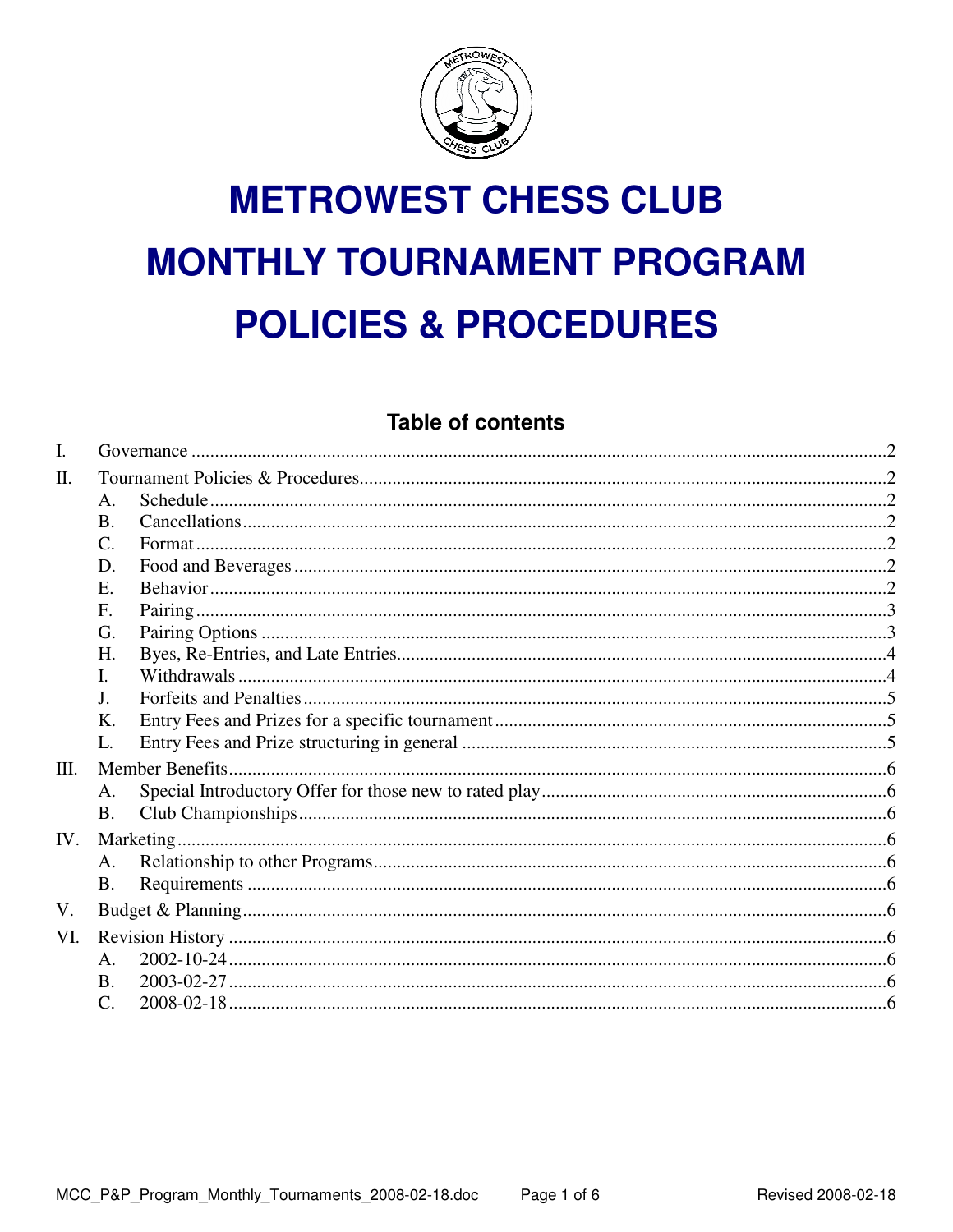# **I. Governance**

These Program Policies and Procedures shall be subordinated to the Articles of Incorporation, Bylaws and General Policies & Procedures of the MetroWest Chess Club.

# **II. Tournament Policies & Procedures**

#### **A. Schedule**

- 1. The Monthly tournaments shall regularly meet only once a week on **Tuesday** nights.
	- a) The scheduling of events for the year shall attempt to start as many events as possible on the **1st Tuesday** of a month.
	- b) The Club will attempt to meet on every **Tuesday** night on which an event is scheduled.

#### **B. Cancellations**

- 1. If severe weather makes cancellation necessary, a message to that effect will be placed on the Club's answering machine message and on the MCC website.
- 2. If only one round of a tournament is officially canceled, the event shall be considered shortened by that one round. No attempt at making up the round or otherwise adjusting the parameters of the event shall be done.

#### **C. Format**

- 1. Unless otherwise announced, event play starts at 7:30 PM.
- 2. Normal time controls are 40 moves in 90 minutes, followed by sudden death in 30 minutes, unless otherwise announced.

#### **D. Food and Beverages**

- 1. No food or snacks may be consumed at the board or in the playing room while games are in progress. You may eat at any time outside of the playing room (e.g., in the skittles room or hallways). Access to food or snacks must be done in a way as to not disturb or annoy players in the room.
- 2. Repeated access to lozenges or candies which make noise while being opened or accessed is not permitted.
- 3. Beverages are permitted at the board and in the playing room while games are in progress.
- 4. No alcoholic beverages are permitted on the premises.

#### **E. Behavior**

- 1. It is expected that you and your opponent are speaking and behaving in good faith when an issue is discussed with a TD.
- 2. It is expected that you attempt to resolve annoyances in a polite and courteous manner.
- 3. If someone is making a noise that is disturbing you, please ask them politely to stop.
- 4. If after a second reminder they persist and you believe it to be intentional or so severe as to affect your play and others nearby, at that time seek out a TD.
- 5. If you or your opponent disagree or are uncertain about the interpretation of a rule regarding the clock or the conduct of the game, please seek out a TD.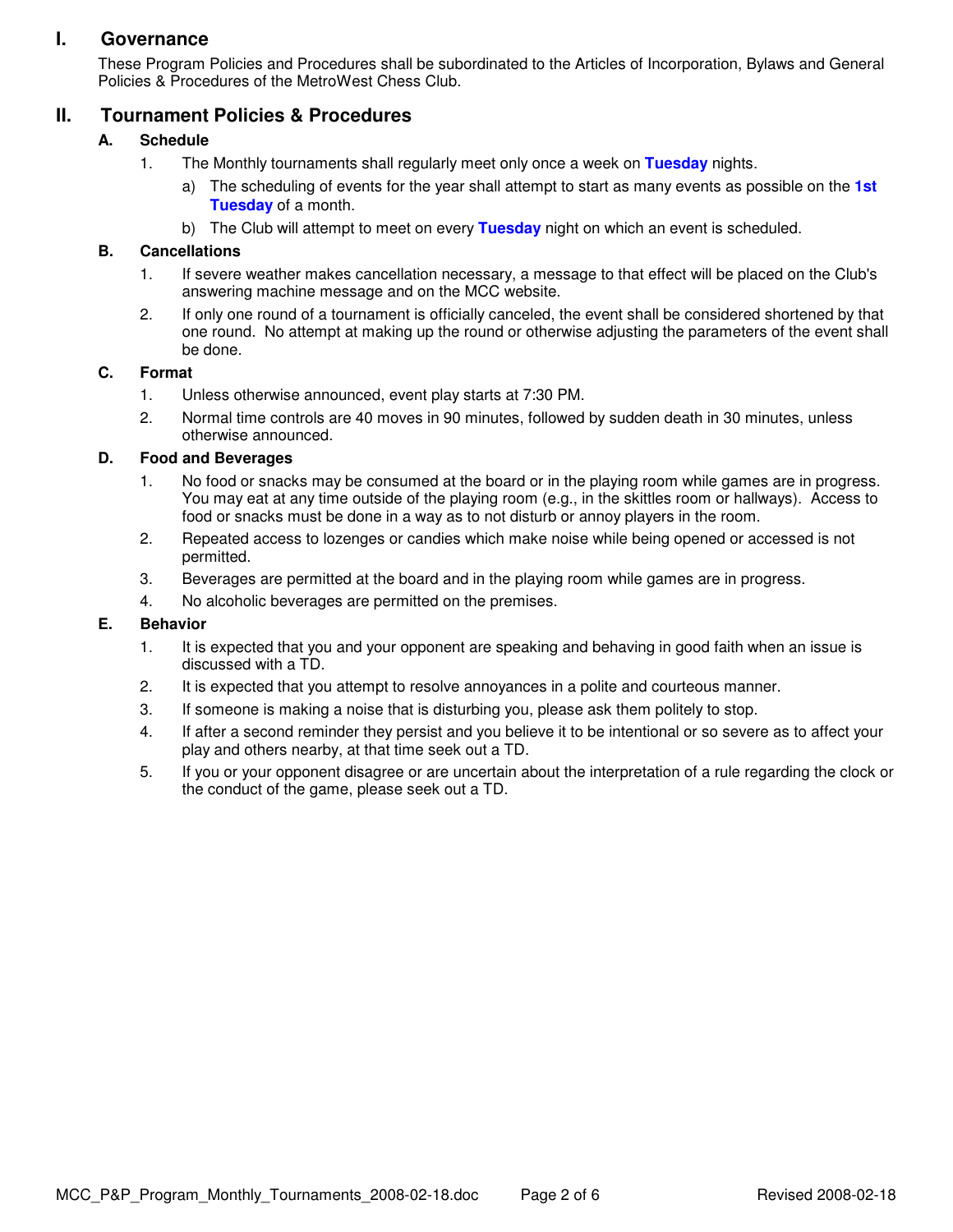#### **F. Pairing**

- 1. Pairing of MCC events shall be done by computer whenever possible.
- 2. Where questions arise in the accuracy and/or propriety of a computer-generated pairing, it is the policy of the MetroWest Chess Club to accept the program's pairings in the absence of an obvious or clearly understood violation of USCF rules.
- 3. Accelerated-pairing shall not be used.
- 4. If a player is paired out, they will receive a credit of \$5 if they do not end up playing a rated game.
- 5. The option to avoid pairing those designated as "team" players shall be allowed in any section other than the Open section of a multi-section tournament, and then only for family members. It is recommended that the TDs maintain a reference sheet to register known teams.

#### **G. Pairing Options**

It is the intention to have a consistent set of rules selected and used across both computer and manual pairing. As the club almost never manually pairs, the pairing options are described in terms of the pairing software with the intent that should pairings be done manually the same options shall be applied.

- 1. When SwissSys software is used for pairings, the following settings and options shall be used.
	- a) The Rules for pairing shall be selected as shown in the following image, explanation of key settings follow below:

| <b>Rules for Pairing</b>                                                                                                                                                                                                                                                                                                                                                                                                                                                                                                             |      |                                                                                                                                                                                                                                                                         |                                       |  |  |  |  |
|--------------------------------------------------------------------------------------------------------------------------------------------------------------------------------------------------------------------------------------------------------------------------------------------------------------------------------------------------------------------------------------------------------------------------------------------------------------------------------------------------------------------------------------|------|-------------------------------------------------------------------------------------------------------------------------------------------------------------------------------------------------------------------------------------------------------------------------|---------------------------------------|--|--|--|--|
| 0K<br>Cancel                                                                                                                                                                                                                                                                                                                                                                                                                                                                                                                         | Help | USCF Defaults                                                                                                                                                                                                                                                           | <b>FIDE Defaults</b>                  |  |  |  |  |
| $\overline{\triangledown}$ In-depth searches<br>$\nabla$ 3 consecutive colors DK<br>Plus/minus color variation<br>Old USCF color variation<br>Coin toss for color in last round<br>$\Box$ Accelerated pairings<br><b>Bye Strictness</b><br>C Relaxed<br>Medium<br>G Strict<br>Byes for Half-point Bye Recipients:<br>Allow full point byes<br><sup>C</sup> Prefer to avoid full-point byes<br>No full-point byes<br>Round robin tables:<br>C Crenshaw<br>C Berger/FIDE<br>$\overline{\mathbf{v}}$ Random lot numbers for round robin |      | Pair Restrictions<br>Club<br>$\overline{\mathbf{v}}$ Team<br>City<br>State<br>Zip<br>Class Pairings<br>$\nabla$ Plus 2 pairings<br>Plus 2 cutoff<br>Rating Difference Limits:<br>200<br>80<br><b>FIDE Pairings</b><br>Pair teams by game pnts<br>instead of match pnts. | $2 \div$<br>Egualizing<br>Alternating |  |  |  |  |

- b) In-depth searches -- Version 6.0 now allows you to search deeper than ever for the best possible pairings. Leaving this option on is highly recommended, although note that you cannot combine indepth searches with the accelerated pairings option.
- c) 3 Consecutive colors OK -- If turned off, assigning a third white or black in a row will be considered illegal.
- d) Bye strictness -- Determines how to handle unrated players when it comes to byes, "Strict" means give an unrated a bye only as a last resort, "Relaxed" means treat unrated like anybody else, "Medium", which is the USCF recommendation, means give an unrated player a bye only after four rounds or if nobody in the bottom score group has a rating.
- e) Byes for half-point bye recipients -- This tells SwissSys whether or not to give full-point byes to players who have already been given, or who will later be receiving, a half-point bye, The default, "Prefer to avoid" means that players with half-point byes will only be given a full point bye if the only alternative is leaving the score group.

NOTE: It should be noted that the effect of selecting Allow full point byes is that a player entering after the first round is subject to the same rules of being paired out as any other player. Much discussion over this policy has occurred and its selection was carefully made.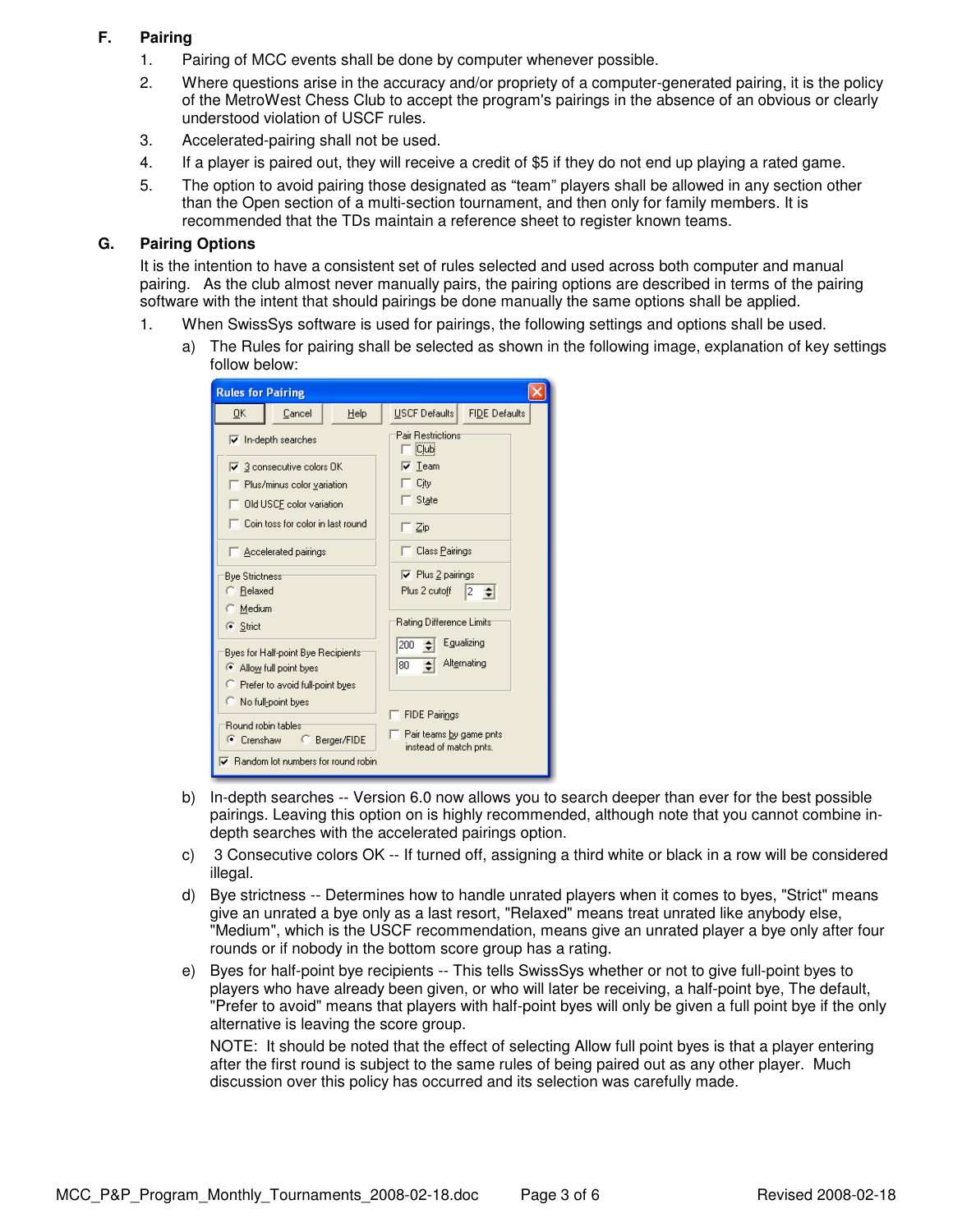#### **H. Byes, Re-Entries, and Late Entries**

- 1. In a Swiss-system event of any number of rounds, a maximum of two half-point byes for the event is allowed.
- 2. Players entering an event after the first round will have their half-point byes applied starting with round 1 until all of the allowed half point byes are used.
- 3. Once a player's half point byes are used, any other requested byes shall be zero point byes.
- 4. A bye requested for the last round must be committed to before the start of the 2nd round and is irrevocable after the start of the 2nd round.
- 5. A player entered in a tournament is always obligated to notify the club if they will miss any round for which they have not previously requested a bye. Failure to notify the club properly will result in the player being assessed a forfeit penalty.
- 6. There are only two valid ways to request a bye.
	- a) By filling out the bye sheet at the club.
	- b) By leaving a message on the Club answering machine before 7:00 PM of the night of play.
- 7. Email is NOT a valid means to request a bye.
- 8. Re-entry into an event is not allowed.
- 9. A player will be permitted to enter the last round of an event only if this does not result in an alreadyentered player being paired out.
- 10. A player entering an event after the first round has been played is subject to the following rules:
	- a) The player must pay the entire member or non-member (as applicable) entry fee for the event and will remain in the section he enters for all subsequent rounds of the event.
	- b) The player will have the right to take byes on the same basis as every other player entered in the event, including the right to half-point byes for earlier rounds not played in accordance with the rules for the particular event.
	- c) The player shall be subject to the same risk of being paired out as every other player entered in the event.

#### **I. Withdrawals**

- a) Players may withdraw from a tournament at any time by the same method used for requesting byes.
- b) If a player's score at the time of withdrawal is sufficient to qualify for a prize, the player retains eligibility for that prize.
- c) Players who forfeit out or who are expelled from an event lose eligibility for prizes.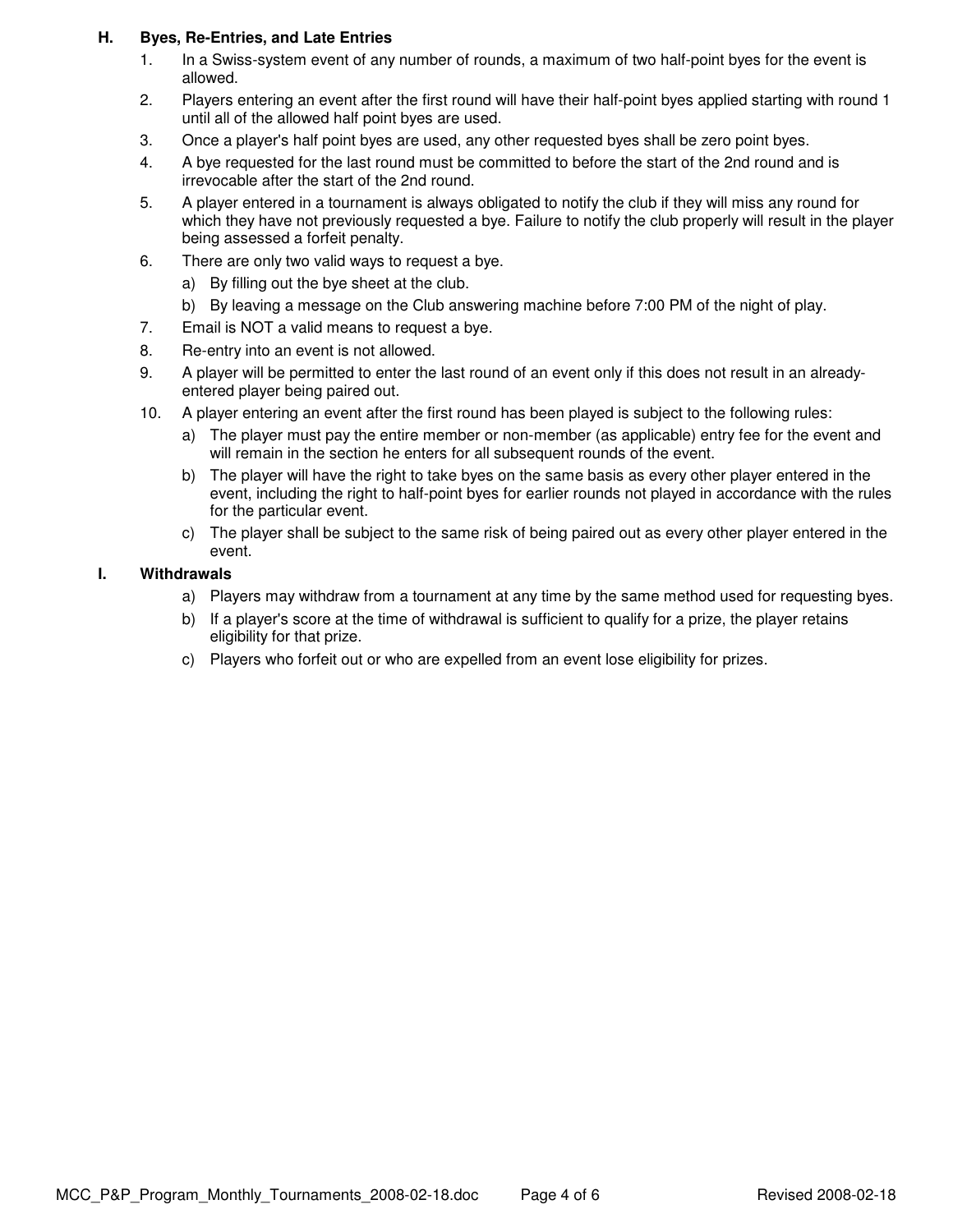#### **J. Forfeits and Penalties**

- 1. Players forfeit a game if the following two conditions occur:
	- a) They have no valid bye request on record.
	- b) They do not begin to play their game within the time that is specified by the rules.
	- c) Unless otherwise stated, the time to forfeit for events with a time control of 40/90, SD/30 shall be 1 hour.
- 2. Any player who forfeits a game will be fined for each incident according to the following schedule:
	- a) First incident: \$10.00
	- b) Second incident: \$20.00
	- c) Third incident: \$40.00
	- d) Etc. The formula for this penalty is  $$10 * 2$ <sup>(</sup> incident number 1)
- 3. The amount of the fine doubles with each additional incident in the player's forfeit history. The forfeit history is wiped clean when the following two conditions are fulfilled:
	- a) A twelve-month period passes (counting from the most recent incident) with no forfeits.

Until a period of twelve months free of forfeits elapses, all prior forfeits remain on the player's history. If a forfeit occurs before the forfeit history is expunged, the count of forfeits is incremented by one, and a new twelve-month period starts from the date of the most recent forfeit.

- b) All assessed fines are paid.
- 4. All assessed fines must be paid before players are allowed to play either in the event in progress or in any future event.
- 5. In order to play again, players should arrive before the end of registration on the day they want to play, in order to pay the assessed fines. Players can also leave a message before 7:00 P.M. of the day they want to play. In the message they must do the following:
	- (1) Acknowledge that they will pay all assessed fines.
	- (2) Explicitly state that they will arrive to play that evening.

If they do this, they will be allowed to play once they have paid all assessed fines.

If they forfeit under these circumstances, their forfeit count will be incremented, and an additional fine will be assessed according to the previously stated rules. In this case, the option to leave a message shall no longer be permitted until they have paid all fines in person.

- 6. Any player to whom another player forfeits a game will be awarded by the club a \$10.00 credit toward the entry fee for any subsequent MCC tournament.
- 7. The Board reserves the right to take additional or alternative measures as may be deemed appropriate on a case-by-case basis.

#### **K. Entry Fees and Prizes for a specific tournament**

- 1. USCF Unrated players may win no more than \$50 in a non-Open section in any tournament.
- 2. Other Rated Games
	- a) Any game between current USCF members can be rated.
	- b) The decision to play a rated game must be agreed between players before play starts.
	- c) If two players not in a current event wish to play a rated game, there will be a \$1 rating fee collected from each player.
	- d) The Club, pursuant to USCF rules, can oversee multi-game matches between players.

#### **L. Entry Fees and Prize structuring in general**

- 1. Monthly Tournament events shall charge an entry fee and pay prizes.
- 2. Entry fees for MCC members shall in general be set lower than those of non-members.
- 3. Entry fees will not be pro-rated for any tournament event.
- 4. Tournament Directors will be given free entry for an MCC event for each event they work as a TD.
- 5. The prize fund shall be a minimum of 50% of the projected entry fees. Prize funds may be modified based on the actual number of entries unless the event is advertised as having "guaranteed" prizes.
- 6. The prize fund may meet its return goal over an extended range of events to allow for flexibility in meeting promotional and other goals.
- 7. Class prizes may be offered.
- 8. Any Monthly Tournament event with a prize fund equal to or greater than \$1,000 shall be advertised in Chess Life.